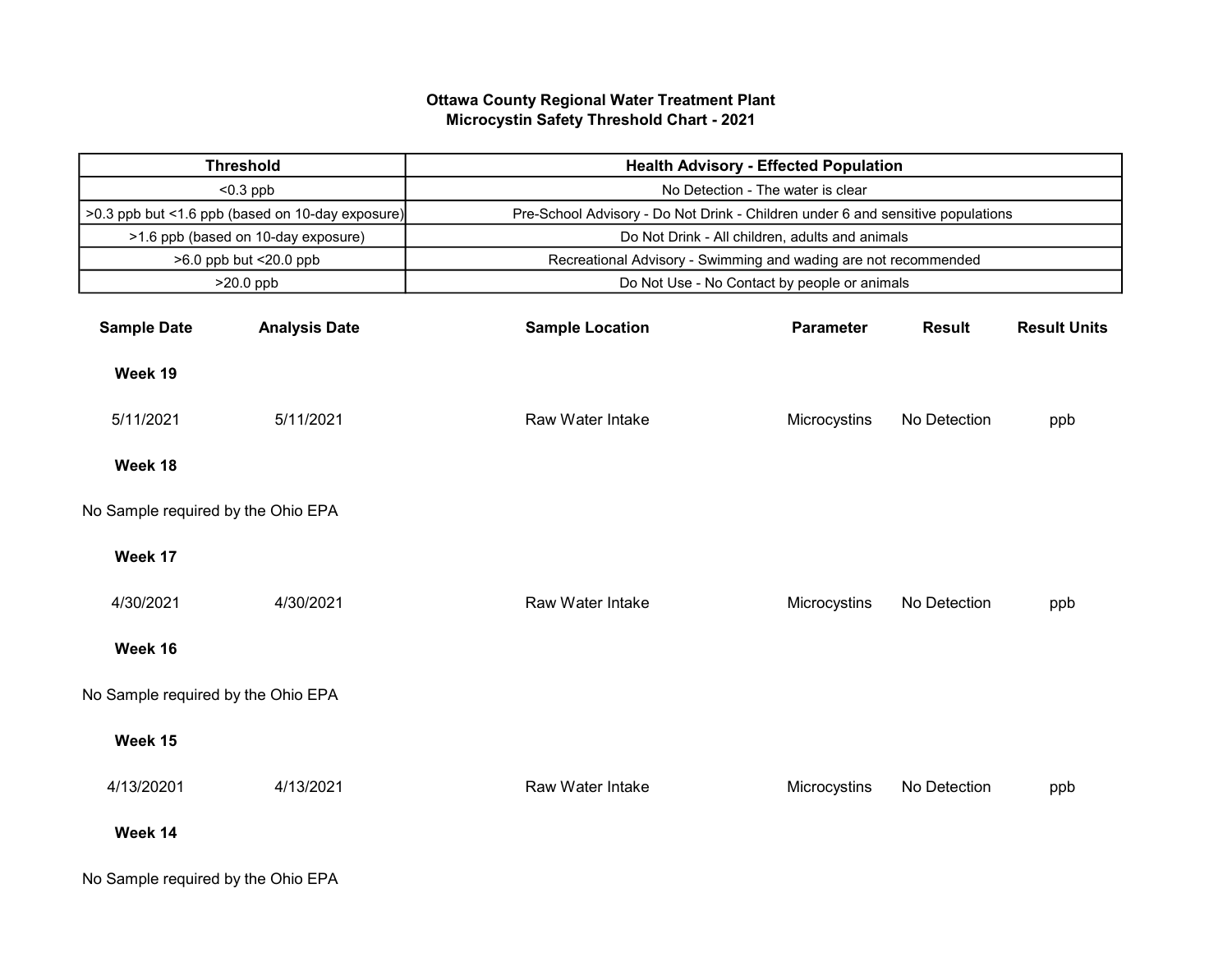## Week 13

|                                    | 3/30/2021                          | 3/30/2021 | Raw Water Intake | Microcystins | No Detection | ppb |  |  |
|------------------------------------|------------------------------------|-----------|------------------|--------------|--------------|-----|--|--|
|                                    | Week 12                            |           |                  |              |              |     |  |  |
|                                    | No Sample required by the Ohio EPA |           |                  |              |              |     |  |  |
|                                    | Week 11                            | Week 11   |                  |              |              |     |  |  |
|                                    | 3/16/2021                          | 3/16/2021 | Raw Water Intake | Microcystins | No Detection | ppb |  |  |
|                                    | Week 10                            |           |                  |              |              |     |  |  |
|                                    | No Sample required by the Ohio EPA |           |                  |              |              |     |  |  |
|                                    | Week 9                             |           |                  |              |              |     |  |  |
|                                    | 3/2/2021                           | 3/2/2021  | Raw Water Intake | Microcystins | No Detection | ppb |  |  |
|                                    | Week 8                             |           |                  |              |              |     |  |  |
| No Sample required by the Ohio EPA |                                    |           |                  |              |              |     |  |  |
|                                    | Week 7                             |           |                  |              |              |     |  |  |
|                                    | 2/16/2021                          | 2/16/2021 | Raw Water Intake | Microcystins | No Detection | ppb |  |  |
|                                    | Week 6                             |           |                  |              |              |     |  |  |
|                                    | No Sample required by the Ohio EPA |           |                  |              |              |     |  |  |
|                                    | Week 5                             |           |                  |              |              |     |  |  |
|                                    | 2/2/2021                           | 2/2/2021  | Raw Water Intake | Microcystins | No Detection | ppb |  |  |